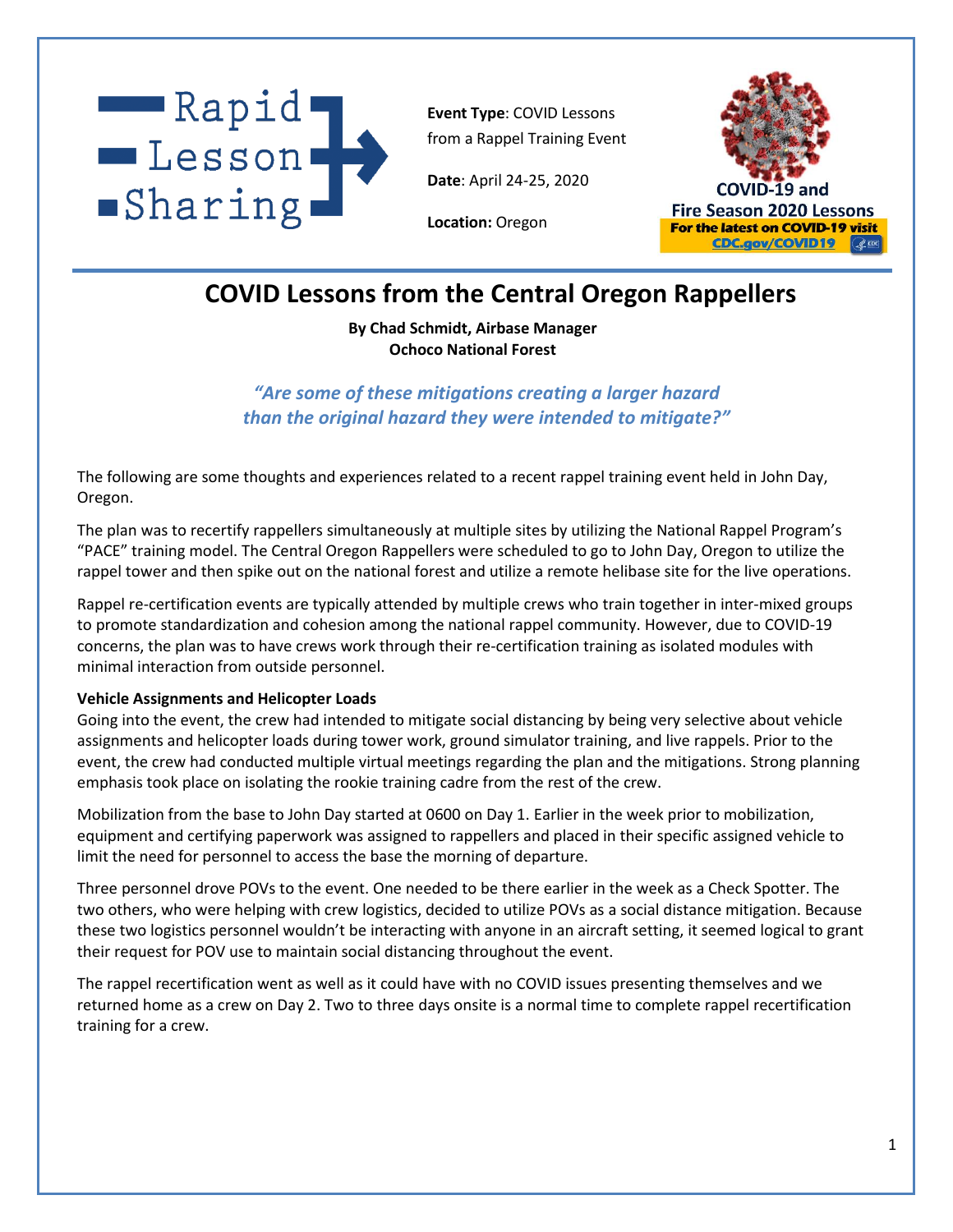## **Lessons, Thoughts and Musings**

## **Masks/Face Coverings**

Masks/face coverings were worn by some folks during various stages of the training in an attempt to evaluate efficacy and see if there were any potential issues with their use.

While driving vehicles, complaints centered on the inconvenience of the mask for drinking water and coffee, eating, and the fogging of sunglasses. Communication was slightly hampered inside a vehicle but not so much so that anyone would consider it a concern.

Cotton masks created a distraction while riding in the vehicle, mainly from the itching and subsequent face touching that resulted. I don't think the mask wearing made it longer than 20 minutes into the 2.5 hour drive.

Face coverings were utilized inside the aircraft during live operations by various folks, both rappellers and spotters. One individual used a Nomex Balaclava, the remainder of the folks used a thin neck gaiter designed for UV protection.

The positive outcomes from wearing a face covering or mask are difficult to measure, so I won't attempt to do so.

## **Mask/Face Covering Issues During Helicopter Operations:**

- ❖ Much like wearing a mask in the vehicle, wearing something during live helicopter operations is distracting. People found themselves adjusting the covering. This often resulted in gloved hands touching the face.
- ❖ Masks/face coverings channel your breath differently, resulting in the helmet visor or eye protection fogging up. This can be reduced by pulling the covering down to below the nose—but then begs the question: *Are we effective anymore?*
- ❖ It was noted from numerous participants how much non-verbal communication is utilized during these operations. While this one is hard to measure, it's worth noting that communication styles might need to be adjusted when using face masks/coverings. More on this later . . .
- ❖ Using masks/face coverings during physical exertion events also brought up some issues for people. Breathing becomes labored sooner and a claustrophobic type response was experienced by some.

### **This Incident Begs Some Questions**

We experienced a situation in which a required element of PPE (chin strap) was missed during a self-check—and then missed by a Spotter Check. It was eventually caught by a rappeller inside the aircraft during the boarding sequence.

The Spotter had removed the chinstrap between loads to pull the helmet away from the ear to listen to a conversation outside the aircraft between rappel loads. The Spotter was wearing a dark neck gaiter, had a dark helmet and dark chinstrap. In retrospect, the Spotter noted how having the neck gaiter on gave the feeling of the pressure under the chin—that a chin strap usually does.

The rappeller missed this anomaly during the Spotter Check presumably due to the PPE/helmet/chin strap being the same color and "blending in". Although it was eventually caught and didn't result in an issue, this course of events begs some questions, including:

- ❖ Are some of these mitigations creating a larger hazard than the original hazard they were intended to mitigate?
	- ✓ Temperatures were in the 30s-40s during our live operations. Having used a neck covering myself during this event, I could forecast that using one during usual fire season environments will create new issues with the warmer temperatures.